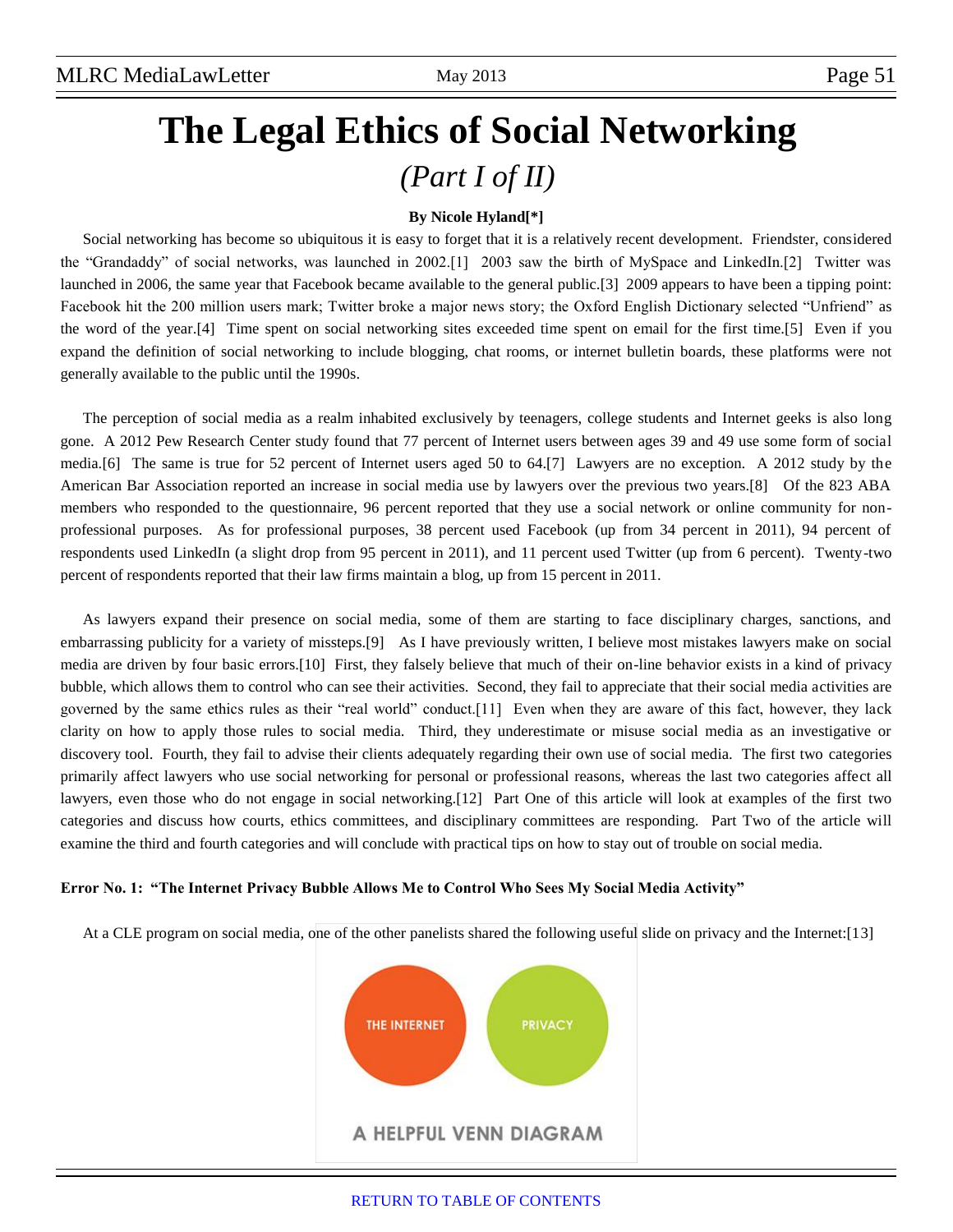#### *(Continued from page 51)*

Anyone who uses the Internet will instinctively recognize the fundamental (and quite serious) truth behind this humorous diagram. Yet, even experienced social media users routinely forget this basic principle. One notorious example involved a public defender, Anya Cintron Stern, who posted a photo of her client's leopard-print underwear on her Facebook page.[14] The client's family had brought fresh clothes to the defendant during his murder trial and, while a corrections officer was inspecting the clothes, Ms. Stern took a photo of the briefs with her cell phone. She posted the photo during a break in the proceedings, along with the comment that her client's family believed it was "proper attire for trial."[15] The incident evidently came to light when someone in Ms. Stern's Facebook network reported it to the judge. The judge declared a mistrial and Ms. Stern was fired from her job as a public defender. Although she had set her Facebook privacy settings to "friends" only, that precaution did not shield her from public scrutiny. Once you put something on the Internet, you lose control over where it goes and who can see it.

A research lawyer for a Kansas appeals court, Sarah Peterson Kerr, learned this lesson the hard way after posting several critical tweets about former Attorney General, Phill Kline during an ethics proceeding.[16] According to news reports, Kerr referred to Kline as a "naughty, naughty boy" and criticized his facial expressions during the hearing. She tweeted "Why is Phil Klein [sic] smiling?" and "There is nothing to smile about, douchebag." She also predicted that Kline would be disbarred for seven years as a result of the ethics charges, which included misleading others during an investigation of abortion providers. The following statement by Kerr after she was fired from her job encapsulates the flawed thinking behind Error No. 1:

*I didn't stop to think that in addition to communicating with a few of my friends on Twitter I was also communicating with the public at large*, which was not appropriate for someone who works for the court system. . . . I apologize that because the comments were made on Twitter – and thus public – that they were perceived as a reflection on the Kansas courts.[17]

Kerr's tweets may have implications that extend far beyond her individual conduct. In January 2013, Kline filed a motion to stay any decision on his disciplinary charges on the ground that Kerr's tweets reflect a "pervasive" and "very public anti-Kline bias" within the court system.[18] The motion seeks production and in camera review of "all internal files and all electronic and social media communications of the law clerks and research attorneys" assigned to any judges or other participants in the disciplinary process in any phase of Kline's case. Misguided tweeting also got Arizona attorney, Rachel Alexander, into hot water during a disciplinary proceeding.[19] Alexander had been suspended for six months and a day as a result of certain ethical violations she committed in her handling of a RICO lawsuit. On appeal, the Arizona Supreme Court rejected Alexander's argument that "remorse" for her conduct was a mitigating factor that should reduce her punishment.[20] The Court pointed to the fact that, during the disciplinary hearing, Alexander "posted to her personal website and published on her Twitter account another person's column describing the disciplinary proceedings as 'nothing but a trumped-up, meritless witch hunt' that unfairly targeted Alexander for her conservative views."[21] Based at least in part on her tweets, the Court held that "[r]easonable evidence supports the panel's finding that Alexander is not remorseful."[22]

Admittedly, the cases described above are extreme examples, which tend to receive disproportionate media attention.[23] The problem with extreme examples is that most lawyers who read about them fail to identify with the bad behavior. They believe – in most cases correctly – that they would never do something as imprudent as posting their client's underwear on Facebook or tweeting inflammatory remarks about a pending case. Nevertheless, intelligent and cautious lawyers may inadvertently commit milder forms of Error No. 1. Consider whether the following behavior may be problematic:

 A sleep-deprived corporate associate posts a Facebook update complaining about working late on a closing for a demanding and unappreciative client.

*(Continued on page 53)*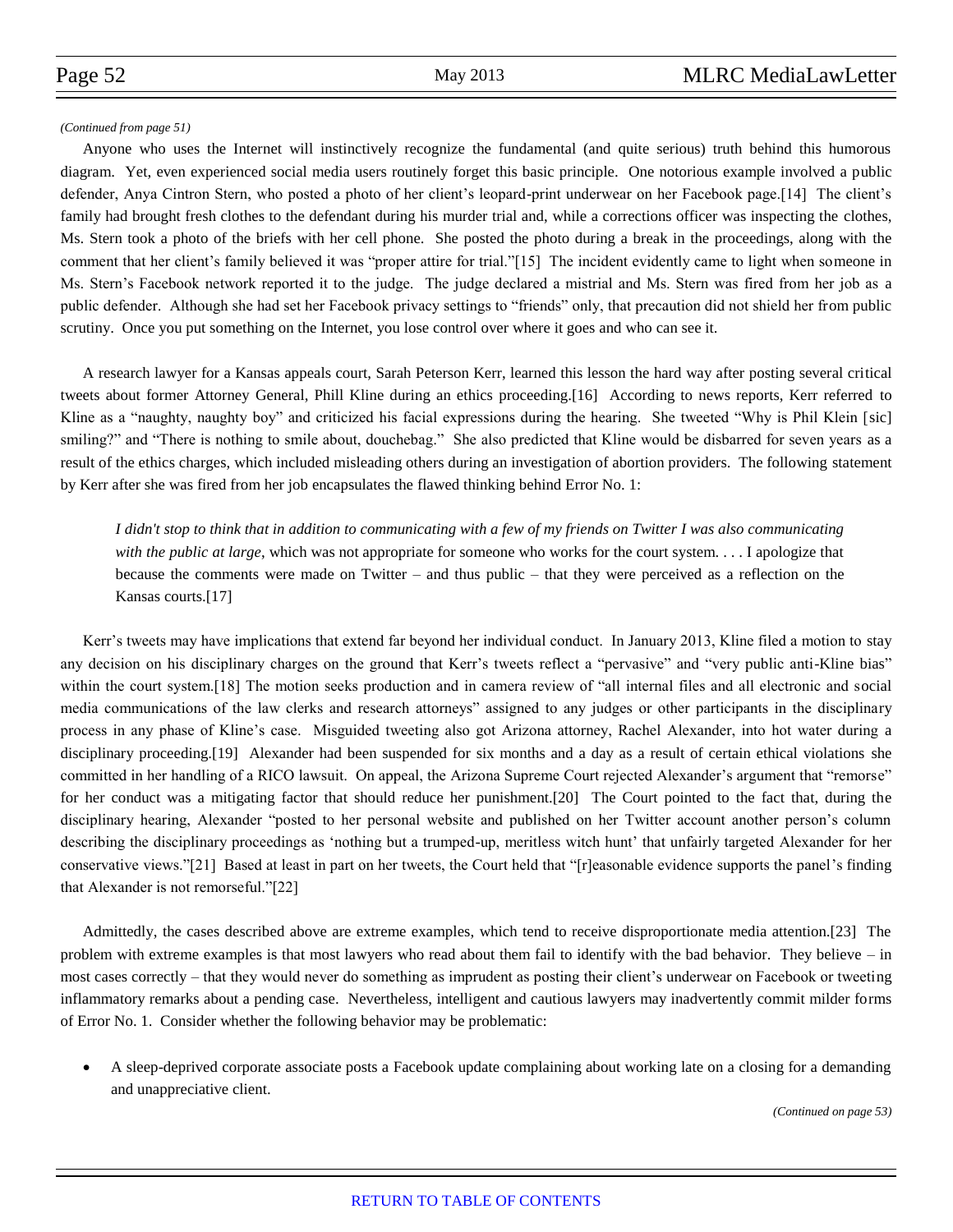*(Continued from page 52)*

- A lawyer posts about an off-color remark made by a judge during a court conference.
- A lawyer conducting legal research comes across a recent court decision she thinks is idiotic. She tweets a snarky comment about the decision to her Twitter followers. Unbeknownst to her, many lawyers in her firm routinely appear before the judge that issued the decision.
- A lawyer obtains an adjournment of a Friday court hearing claiming she has to leave town unexpectedly for a family emergency. The following Monday, she is tagged in Facebook photos of her best friend's bachelorette party in Las Vegas.

Some of these examples may violate specific ethics rules, while others probably do not. The larger question is whether the lawyers would reconsider their behavior if they knew their social media posts were being reviewed by clients, employers, colleagues, adversaries, or judges. That should be the default assumption when using social media.

#### **Error No. 2: "The Ethics Rules Don't Apply to Informal Social Media Activities"**

The casual nature of social networking can create a false impression that it is exempt from the formal ethical rules that govern lawyer conduct. This misconception is compounded by the lack of clear guidance on how to apply existing ethics rules to social media. Most of our current ethics rules were created in the early days of the Internet, before anyone had heard of social media. As lawyers grow more dependent on the Internet and all it has to offer, bar associations and grievance committees are struggling to fit the square peg of the ethics rules into the round hole of social networking. This task becomes more challenging as social media platforms evolve and expand their features. One day, ethics lawyers were debating whether tweets should be regulated as advertisements or solicitations, given that the 140 character limitation makes it virtually impossible to include disclaimers.[24] The next day, they were debating whether lawyers can ethically accept LinkedIn endorsements, a feature that was introduced in September 2012.[25]

Leaders in the ethics world have also become stymied over whether the ethics rules should be updated to account for this increased reliance on technology. Some believe the ethics rules are hopelessly outdated and must be revised. Others believe the rules reflect high-level principles that can be interpreted and applied to new technologies.[26] This second school of thought places the burden primarily on bar associations and ethics committees to provide the necessary guidance on how to apply the existing rules to social networking. Yet, it is difficult for state and local ethics committees to keep pace with rapid technological changes. As a result, some ethics committees are reluctant to issue opinions on social media (or other technology-related subjects) out of concern that their opinions will quickly become outdated. [27] Even when ethics committees do tackle social media issues, they try to limit references to specific platforms, technologies or features, which may become obsolete within a few years. Consequently, ethics opinions on social media tend to focus on general, overarching principles, which may be of limited use to someone looking for concrete guidance. Given all this uncertainty, a lawyer trying to navigate the social media landscape can start to feel like a driver armed with a malfunctioning GPS unit loaded with a foreign roadmap.[28] Having said that, attorneys should be mindful of the following ethical pitfalls on social media.

#### **Advertising and Solicitation**

One of the biggest hazards for lawyers on social media is the potential to violate advertising or solicitation rules.[29] There are several reasons for this. First, advertising rules tend to be drafted broadly and can be interpreted to cover a variety of seemingly innocuous communications. Second, lawyers are generally less familiar with advertising rules than they are with rules they interact *(Continued on page 54)*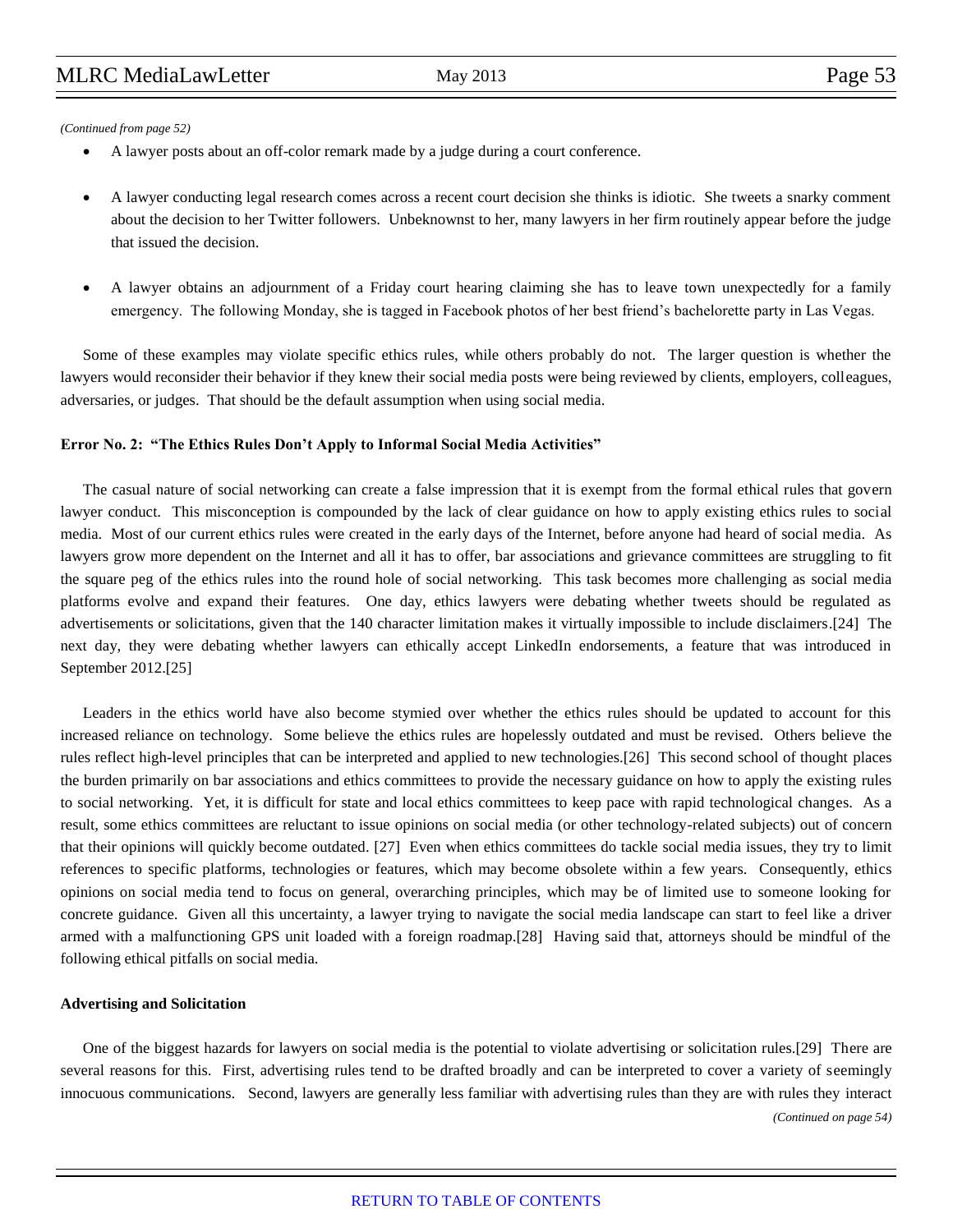#### *(Continued from page 53)*

with on a daily basis, such as confidentiality rules. It is much easier for a well-intentioned lawyer to inadvertently violate an advertising rule online than to reveal client confidential information (although that happens too, as discussed below). Third, First Amendment issues may impact the enforceability or interpretation of advertising and solicitation rules, making it difficult to predict outcomes. Courts have held certain attorney advertising rules to be unconstitutional or have limited their application.[30] This area of constitutional law remains in flux, making the enforceability of certain advertising and solicitation rules uncertain.

A recent case from Virginia illustrates this last point. The case involved a Virginia criminal defense attorney, Horace Frazier Hunter, who writes for his law firm blog "This Week in Richmond Criminal Defense."[31] Most of Hunter's blog posts reported on the positive outcomes of cases he handled, although these were interspersed with some "generalized, legal posts and three discussions about cases that he did not handle."[32] The Virginia State Bar charged Hunter, *inter alia*, with violating ethical rules that prohibit advertisements that are likely to create an "unjustified expectation about the results the lawyer can achieve" and require disclaimers to be included on certain legal advertisements.[33] Hunter appealed the case to the Virginia Supreme Court, arguing that his blog posts constituted protected political speech under the First Amendment. The Court held that Hunter's blog constituted "commercial speech" and was, thus, subject to regulation by the state bar.[34]

One thing that the *Hunter* case makes clear is that reasonable minds can disagree over where the line should be drawn between commercial and non-commercial speech.[35] Consequently, a lawyer can cross that line without realizing it. A fundamental question that has not yet been answered is whether an attorney's social media site constitutes attorney advertising. Although ethics committees have long held that law firm websites constitute attorney advertising,[36] few so far have taken a position on social media. The opinions that exist focus – rightly in my view – on specific statements, rather than on whether social media sites, as a rule, constitute lawyer advertising. For example, a California ethics opinion issued in late 2012 analyzed five social media posts by an attorney to determine whether they violated the state's advertising rules.[37] Under the California rules, a communication qualifies as advertising if it concerns the lawyer's "availability for professional employment."[38] Applying that standard, the Committee concluded that a post stating "Case finally over. Unanimous verdict! Celebrating tonight." did not constitute a regulated "communication" under California's advertising rules.[39] By contrast, adding the phrase "Who wants to be next?" to a similar post transformed it into a regulated "communication," because it suggested the attorney's "availability for professional employment."[40] Likewise, posts that included statements such as "tell your friends to check out my website" and "call me for a free consultation" constituted "communications" under the advertising rules. On the other hand, a post announcing "Just published an article on wage and hour breaks. Let me know if you would like a copy." was not a "communication" because it did not "concern 'availability for professional employment,'" but merely related "information regarding an article that she has published and is offering to provide copies."[41]

Your mileage may vary depending on your jurisdiction. Slight variations in definitions or regulations could lead to different results. For example, in contrast to California's definition, the ABA Model Rules of Professional Conduct (the "RPCs") defines "Advertisement" as a "public or private communication made by or on behalf of a lawyer or law firm about that lawyer or law firm's services, the primary purpose of which is for the retention of the lawyer or law firm."[42] In addition, even among states that have adopted the Model Rule, there may be significant differences in how advertisements are defined or regulated. Consider whether any of the following activities would violate the advertising or solicitation rules in your state:

 Excited after a string of courtroom victories, a lawyer hastily posts on Facebook "Just won another motion to dismiss! Looks like I'm on a roll."[43]

*(Continued on page 55)*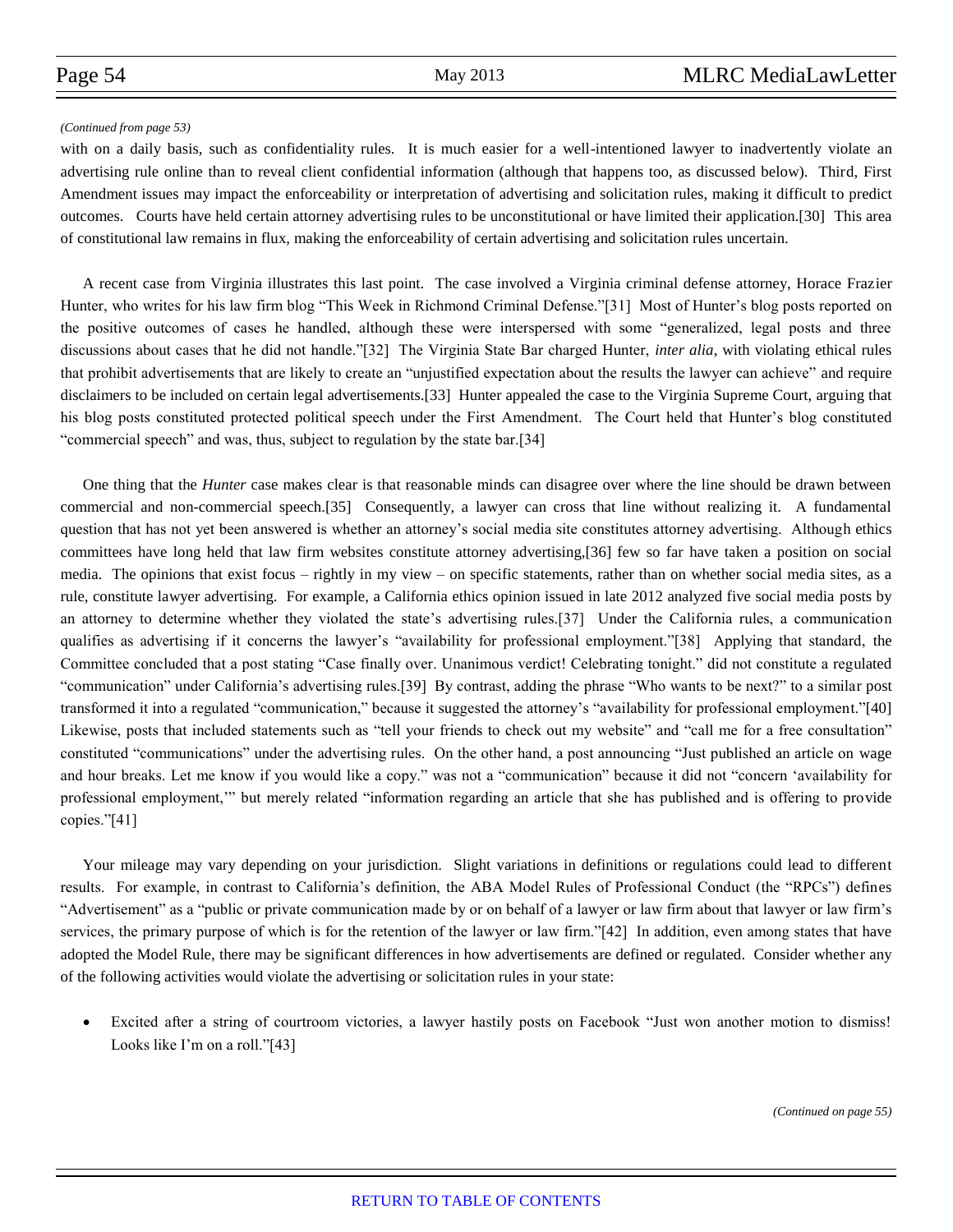*(Continued from page 54)*

- A friend, wishing to be supportive and perhaps hoping for reciprocation, posts a glowing recommendation of a lawyer's legal services on LinkedIn.[44]
- An attorney who primarily practices Intellectual Property law includes "Intellectual Property Law" in LinkedIn's "specialties" field.[45]
- A lawyer retweets the following tweet from one of her clients without comment: "my lawyer just got me a huge settlement. She's the best lawyer in town!"[46]
- A landlord-tenant lawyer posting a response to a question in a chat room devoted to tenants' rights issues adds: "feel free to e -mail me directly if you have more questions about this issue or are looking for representation."[47]
- A personal injury lawyer searches on Twitter for tweets by victims of a recent mass disaster and tweets back "I have represented other victims of similar disasters. Contact me if you need a lawyer."[48]
- A lawyer offers a prize as an incentive to join his social media network.[49]

If an attorney's online communication is deemed to be an advertisement or solicitation, it may not necessarily be prohibited. It may, however, be subject to strict regulations, such as the inclusion of certain types of information, disclaimers or notices such as "Attorney Advertising." In addition, some jurisdictions require lawyers to get preapproval for advertisements, file copies with their local bar association, or maintain copies in their own files for several years. Complying with these rules may be overly burdensome, if not impossible, given the fast-moving pace of most social media activity. As California ethics attorney, Diane Karpman, has observed "[t]he mechanisms and basic ideas of social media are almost fundamentally incompatible with many states' rules on attorney advertising."[50] More than one commentator has noted that including a disclaimer in a tweet is virtually impossible: "A tweet has only 140 characters, so you can't comply with the disclosure rules and say anything meaningful . . . Some disclosures are longer than 140 characters."[51]

Given the lack of clear guidance, it may be tempting to rely on a marketing or social media consultant to ensure compliance with state advertising rules. This is generally a mistake. Consultants – even those with a law degree – are unlikely to understand or know how to apply the ethics rules. A young lawyer, Dannitte Mays Dickey, was publicly reprimanded based on statements he made in several online profiles, including describing himself as a "specialist," misstating his law school graduation date as 2005 instead of 2008, listing approximately 50 practice areas in which he had little or no experience, and making unsubstantiated statements about the quality of his services and comparisons to other lawyers' services.[52] According to the opinion, the lawyer "relied on company representatives who were lawyers and non-attorney web designers who assured him that the advertisements would comply with respondent's ethical requirements."[53] Such assurances may be comforting when you are building your online presence, but are meaningless when you are staring down the barrel of a disciplinary complaint.[54]

#### **Other Ethical Risks of Using Social Media**

In addition to potential advertising violations, lawyers on social media face a wide range of ethical risks. These may include violating rules that protect client confidentiality, inadvertently creating attorney-client relationships, engaging in the unlicensed practice of law, violating rules about communicating with third parties who either are – or are not – represented by counsel, engaging in deception,[55] and more.

*(Continued on page 56)*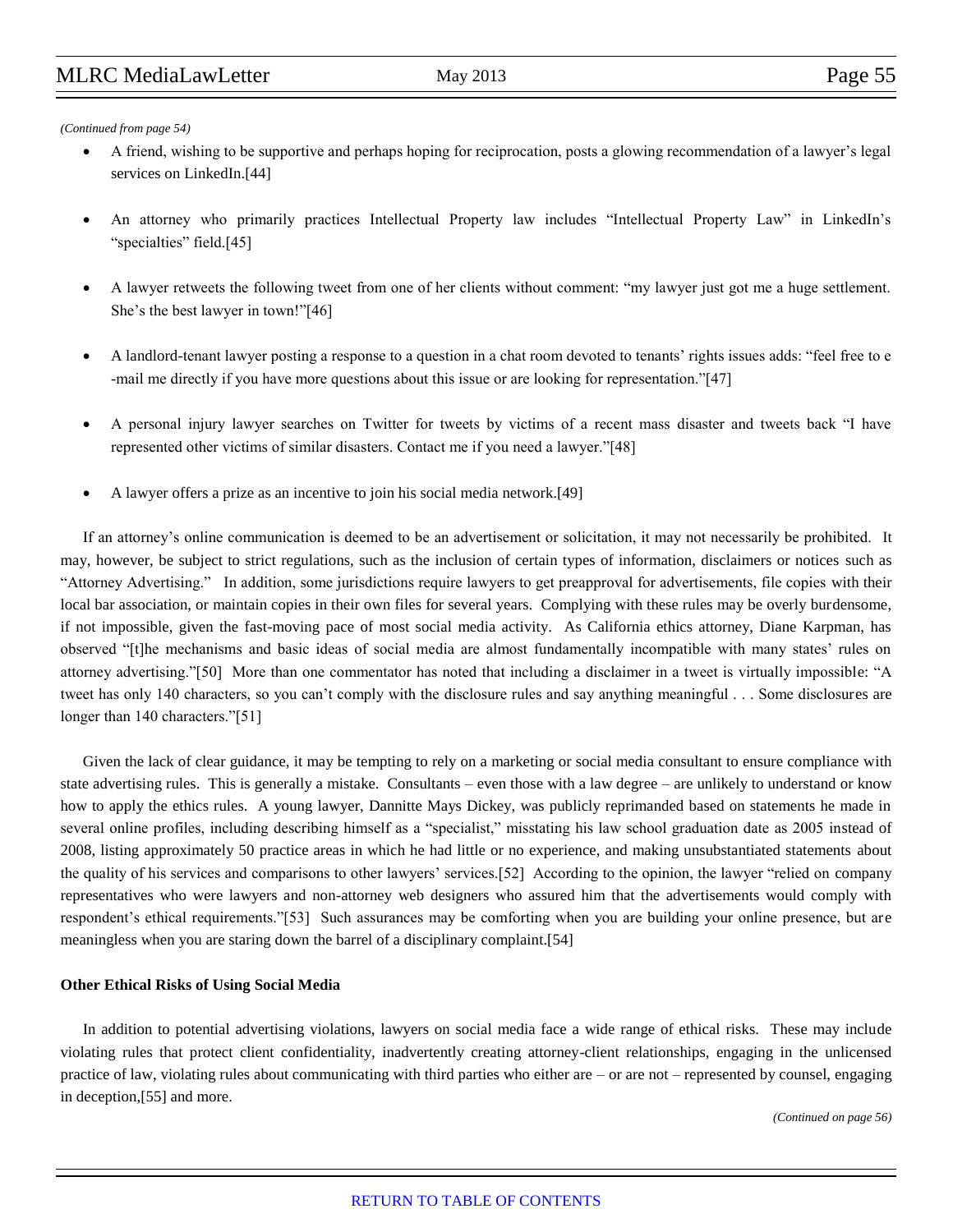#### *(Continued from page 55)*

#### *Disclosing Client Confidential Information*

It goes without saying that lawyers should not disclose confidential information relating to their clients on social media. Historically, the dual obligations of confidentiality and loyalty have been the hallmarks of the attorney-client relationship. Every jurisdiction has adopted a professional ethics rule protecting the confidentiality of client information. Yet, distinguishing between what is and is not a protected client confidence is not always simple. Many attorneys believe they can discuss public information about a client matter or even nonpublic information as long as they do not reveal the client's identity. Others may erroneously believe that client confidentiality is coextensive with attorney-client privilege.

Yet, the scope of client confidentiality is far broader than many attorneys realize. RPC 1.6, for example, extends the duty of confidentiality to any "information relating to the representation of a client." Even in jurisdictions that have narrowed the definition of confidential information, the duty of confidentiality extends far beyond the attorney-client privilege. In New York, for example, confidential information is defined to include "information gained during or relating to the representation of a client, whatever its source, that is (a) protected by the attorney-client privilege, (b) likely to be embarrassing or detrimental to the client if disclosed, or (c) information that the client has requested be kept confidential."[56] These confidentiality rules apply equally to online and "real life" behavior. The main difference is that an indiscrete but private conversation with a close friend is less likely to come to light than a status update posted to 495 of your Facebook "friends." The other drawback of the Internet is that, once you put something up there, you can never really take it down. The evidence is there. Forever.

Blabbing about client information online can be a costly mistake. A notorious example involved Illinois public defender, Kristine Ann Peshek, who posted detailed blog entries about several of her cases in 2007 and 2008.[57] She referred to her clients either by first name, a derivative of their first name, or their jail identification number. In one post, she wrote "[t]his stupid kid is taking the rap for his drug-dealing dirtbag of an older brother because 'he's no snitch.'"[58] In another, she wrote "'Dennis,' the diabetic whose case I mentioned in Wednesday's post, did drop as court ordered, after his court appearance . . . . Guess what? It was positive for cocaine. He was standing there in court stoned, right in front of the judge . . . swearing he was clean."[59] Ms. Peshak was charged with improper disclosure of client confidential information and received a 60-day suspension in Illinois and reciprocal discipline in Wisconsin.[60] Although the disciplinary consequences were relatively light, the professional fallout was more significant. Not only was Ms. Peshek fired from her job of 19 years, but her name will forever be associated with this embarrassing incident.[61]

There is no doubt that Ms. Peshak's posts contained confidential information about her clients. But what about closer calls? Under the broad definitions of confidentiality, would it be unethical for an attorney to retweet an article about the anticipated corporate restructuring of a high profile corporate client? Are lawyers permitted to post Facebook updates on courtroom victories they achieve for their clients? The *Hunter* case, discussed above, takes a small step towards answering these questions. There, in addition to being charged with advertising violations, Hunter was charged with violating his duty of confidentiality under Rule 1.6 by posting information about his past cases. The Virginia Supreme Court held that, to the extent the information was publicly available, it was protected by the First Amendment and was not subject to state regulation. It is important to keep in mind, however, that this is just one decision by one state court. Unless you hope to become the next test case for the constitutional limits of client confidentiality, you should avoid posting anything on social media that falls within your state's definition of client confidential information. In many cases, this means refraining from posting even publicly-available information. While ethics commentators correctly advise lawyers to be familiar with privacy settings and other features,[62] the best practice is to steer clear of posting any client information without express written consent. Once client information has been posted on the Internet, even the most stringent privacy settings will not keep it secure inside the mythical "privacy bubble."

*(Continued on page 57)*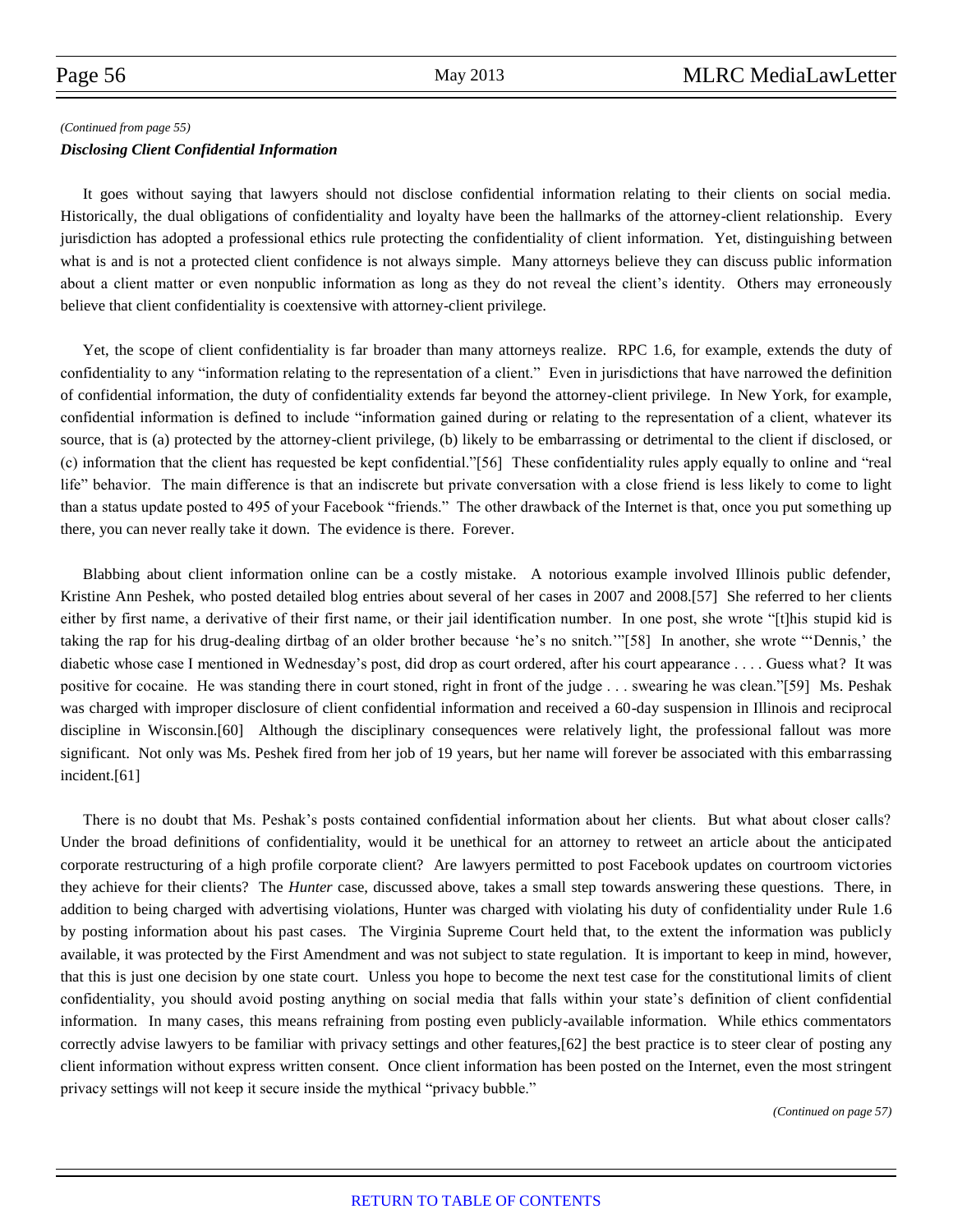#### *(Continued from page 56)*

#### *Unintentionally Creating Attorney-Client Relationships*

Attorneys who engage in social networking may inadvertently create prospective or actual attorney-client relationships. By doing so, these attorneys unwittingly assume duties of loyalty, confidentiality, and competence towards virtual strangers. Of course, similar risks have existed for as long as lawyers have attended cocktail parties or other social events, where casual conversations may lead to discussions about personal legal issues. In addition, the advent of lawyer websites in the 1990s, which allowed non-clients to submit unsolicited messages about their legal problems, created new opportunities for lawyers to inadvertently create attorney-client relationships.[63] Similar concerns also arose with Internet chat rooms, where attorneys could answer legal questions posed by laypersons in "real time." Ethics opinions on the subject caution lawyers not to offer legal "advice" or answer specific legal questions, but suggest that providing legal "information" may be permissible.[64] One such opinion elucidates the distinction between legal "advice" and legal "information" as follows:

Providing legal information involves discussion of legal principles, trends, and considerations – the kind of information one might give in a speech or newspaper article, for example. Providing legal advice, on the other hand, involves offering recommendations tailored to the unique facts of a particular person's circumstances. Thus, in discussing legal information, lawyers should be careful to emphasize that it is intended as general information only, which may or may not be applicable to an individual's specific situation.[65]

These same principles should apply to social media communications. The safest way to avoid forming an attorney-client relationship is to refrain from giving legal advice or answering specific legal questions. Using adequate disclaimers will help as well, but they will not override the substance of the communication itself.[66]

The consequences of inadvertently creating an attorney-client relationship online are serious. The unwelcome new relationship may create a conflict with an existing client that will – at best – necessitate an embarrassing conversation with the client, and could lead to the loss of an important or lucrative representation. In addition, the lawyer may face liability for failing to protect the new client's interest in some way, such as advising the client of an important deadline or necessary course of action.

Even if no formal attorney-client relationship is created, social media interactions may give rise to prospective client relationships, which are covered by RPC 1.18. Although a detailed discussion of that rule is beyond the scope of this article, a 2012 New York ethics opinion provides helpful guidance for lawyers attempting to navigate New York's version of RPC 1.18.[67] A threshold issue under Rule 1.18 is whether the individual involved qualifies as a "prospective client." As the New York opinion explains, a "prospective client" is one "who discusses with a lawyer 'the possibility of forming a lawyer-client relationship with respect to a matter,'" even though the discussion does "not result in a lawyer-client relationship."[68] The rule makes clear, however, that not everyone who communicates with a lawyer concerning a potential matter is a "prospective client." Specifically, the rule excludes "a person who communicates unilaterally to a lawyer without any reasonable expectation that the lawyer is willing to discuss the possibility of a representation, or communicates with a lawyer for the purpose of disqualifying the lawyer from handling certain material adverse representations."[69] Therefore, if a lawyer receives an unsolicited message on social media containing the details of a potential legal matter, the sender will likely not be considered a "prospective client."[70] If, however, the lawyer encourages the communication or continues to discuss the legal matter over the Internet, there is a much greater likelihood that the sender will be considered a "prospective client," with all the attendant rights.

Again, the consequences of triggering a prospective client relationship are serious. A lawyer who has had discussions with a prospective client about a matter: (1) "is restricted from using or revealing information learned in the consultation to the same extent *(Continued on page 58)*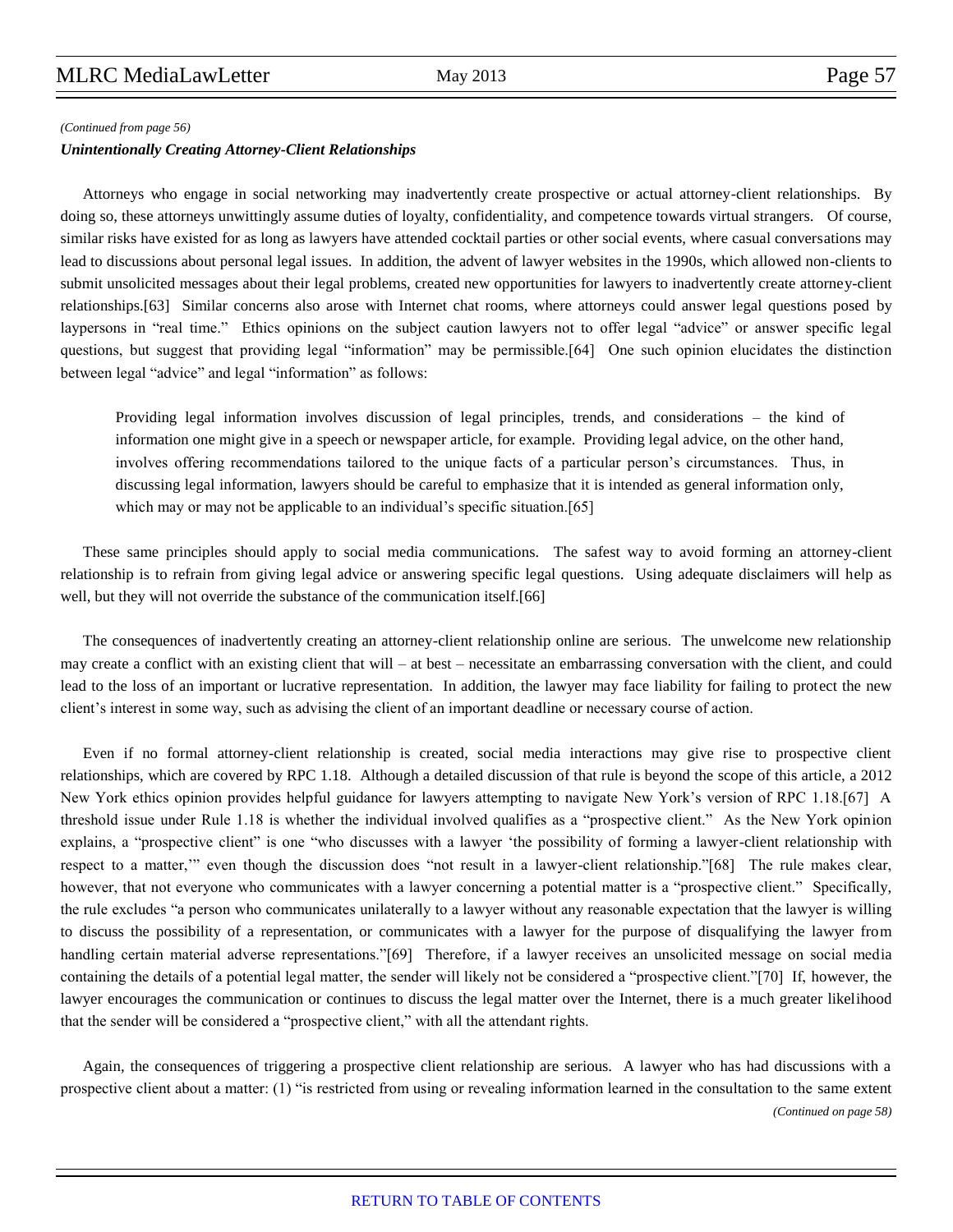#### *(Continued from page 57)*

that a lawyer would be restricted with regard to information of a former client" and (2) "may not represent a client with materially adverse interests in the same or a substantially related matter if the information received from the prospective client could be significantly harmful to the prospective client in that matter" unless certain criteria are met.[71]

#### *Unauthorized Practice of Law*

A lawyer whose social media practices put her at risk of forming attorney-client relationships is, by extension, at risk of committing unauthorized practice of law ("UPL"). The borderless nature of the Internet makes it easy to communicate with people all over the country and the world. An attorney might not know where all of her social media contacts are located. Although the Internet is global, however, "the practice of law is still bound by jurisdictional limits."[72] All U.S. jurisdictions have rules and, in some cases, criminal statutes that prohibit lawyers from practicing law where they are not licensed.[73] The same precautions that help lawyers avoid forming inadvertent relationships should protect them from inadvertently committing UPL. As noted above, lawyers should refrain from providing legal advice or answering specific questions posted by social media connections. Lawyers should also be careful not to hold themselves out as being available or willing to practice law outside the jurisdictions where they are licensed.

\* \* \*

Part II of this article will address the third and fourth errors of social networking: the misuse of social media as an investigatory or discovery tool and the failure to advise clients adequately about their own social media use. It will conclude with some practice tips on how to stay out of trouble on social media.

### **Notes**

[\*] Nicole Hyland is counsel to the Litigation Group and Professional Responsibility Group at Frankfurt Kurnit Klein & Selz PC; and is the vice-chair of the MLRC Ethics Committee.

[1] [http://en.wikipedia.org/wiki/Friendster;](http://en.wikipedia.org/wiki/Friendster) *The Brief History of Social Media* [hereinafter Brief History], available at [http://](http://www.uncp.edu/home/acurtis/NewMedia/SocialMedia/SocialMediaHistory.html.) [www.uncp.edu/home/acurtis/NewMedia/SocialMedia/SocialMediaHistory.html.](http://www.uncp.edu/home/acurtis/NewMedia/SocialMedia/SocialMediaHistory.html.)

[2] *Brief History, supra* note 1.

[3] Before 2006, Facebook was available only to college students (2004) and high school students (2005). *Id.*

[4] *See id.*; Belinda Goldsmith,"*Unfriend" Named Word of 2009*, Reuters, Nov. 17, 2009, available at [http://www.reuters.com/](http://www.reuters.com/article/2009/11/17/us-words-unfriend-idUSTRE5AG09H20091117) [article/2009/11/17/us-words-unfriend-idUSTRE5AG09H20091117.](http://www.reuters.com/article/2009/11/17/us-words-unfriend-idUSTRE5AG09H20091117)

[5] Sannon Awsumb, *Social Networking Sites: The Next E-Discovery Frontier*, Bench & Bar of Minnesota, Vol. 66, No. 10, Nov. 2009, available at [http://www.mnbar.org/benchandbar/2009/nov09/networking.html.](http://www.mnbar.org/benchandbar/2009/nov09/networking.html)

[6] Maeve Duggan & Joanna Brenner, *The Demographics of Social Media Users – 2012*, Feb. 14, 2013, available at http[://](:/pewinternet.org/Reports/2013/Social-media-users/Social-Networking-Site-Users.aspx?view=all) [pewinternet.org/Reports/2013/Social-media-users/Social-Networking-Site-Users.aspx?view=all.](:/pewinternet.org/Reports/2013/Social-media-users/Social-Networking-Site-Users.aspx?view=all) The study focused on Facebook, Twitter, Instagram, Pinterist, and Tumblr. Facebook was found to be the most popular among all age groups.

*(Continued on page 59)*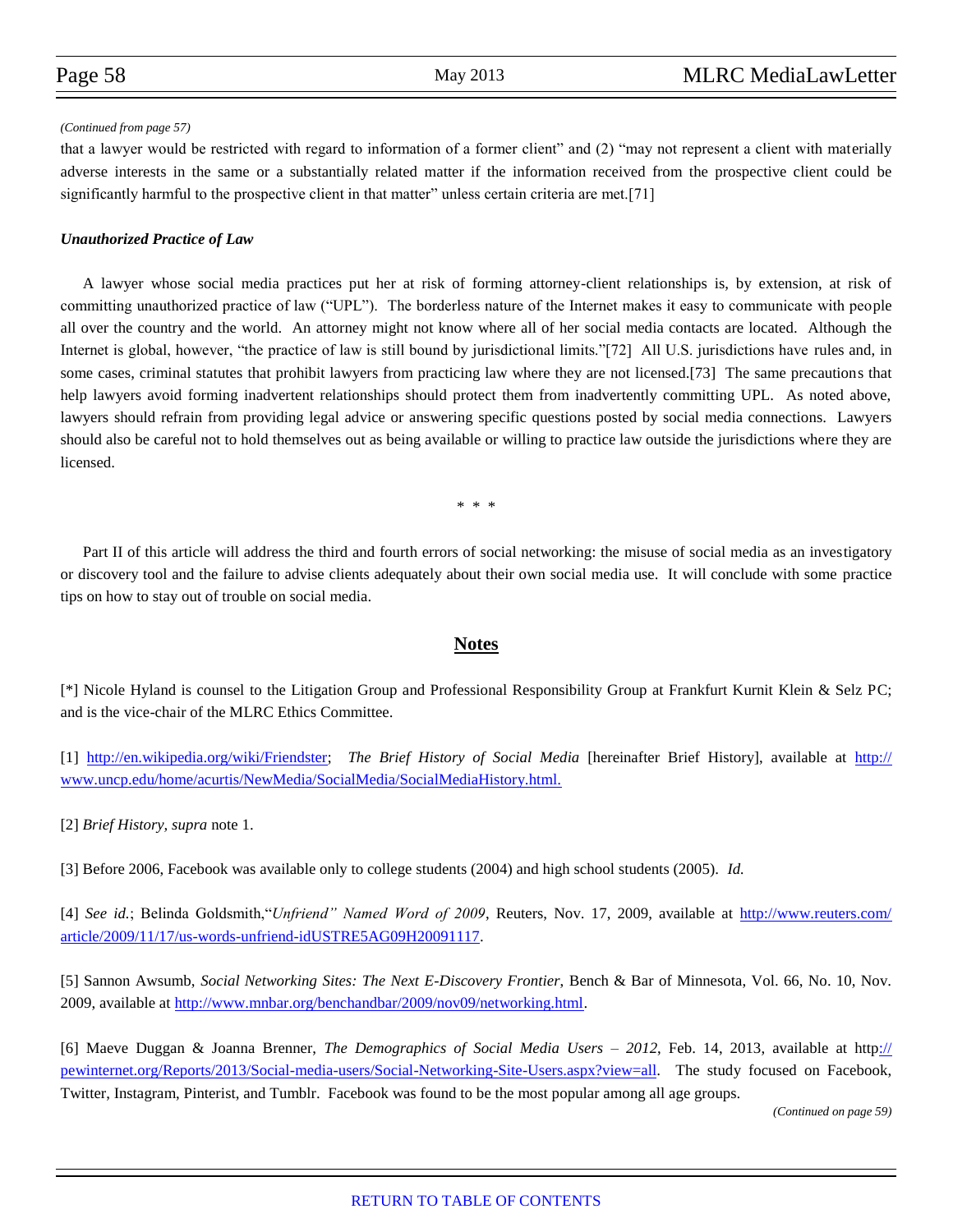[7] *Id. (Continued from page 58)*

[8] Robert J. Ambrogi, *ABA Survey Shows Growth in Lawyers' Social Media Use*, Aug. 16, 2012, available at [http://](http://www.lawsitesblog.com/2012/08/aba-survey-shows-growth-in-lawyers-social-media-use.html) [www.lawsitesblog.com/2012/08/aba-survey-shows-growth-in-lawyers-social-media-use.html.](http://www.lawsitesblog.com/2012/08/aba-survey-shows-growth-in-lawyers-social-media-use.html)

[9] Attorneys are not the only ones committing costly social media gaffes. In 2009, a North Carolina judge was publicly reprimanded for "friending" an attorney on Facebook and exchanging posts about a pending case. *Matter of Terry*, Inquiry No. 08 234, N.C. Jud. Standards Comm. (2008), available at [http://www.aoc.state.nc.us/www/public/coa/jsc/publicreprimands/jsc08-](http://www.aoc.state.nc.us/www/public/coa/jsc/publicreprimands/jsc08-234.pdf.) [234.pdf.](http://www.aoc.state.nc.us/www/public/coa/jsc/publicreprimands/jsc08-234.pdf.) By contrast, a Texas judge recently handled an unwelcome *ex parte* communication on Facebook in textbook fashion, by refusing to engage in the discussion, immediately disclosing the message to counsel, and reporting it to the appropriate authorities. See Stephanie Francis Ward, *Judge's Facebook Friendship Didn't Indicate Bias*, State Appellate Court Rules, ABA Journal, May 21, 2013, available at

http://www.abajournal.com/news/article/jurists facebook friendship doesnt indicate bias says appellate court/. Several ethics opinions from around the country have addressed judges' use of social media and have reached varying conclusions. *Compare* Okla. Jud. Ethics Adv. Panel Op. 2011-3 (2011) (judges may not "friend" anyone who appears them in court), Mass. Jud. Ethics Comm. Op. 2011-6 (2011) (judges may not "friend" lawyers who may appear before them), Cal. Judges Ass'n Jud. Ethics Comm. Op. 66 (2010) (judges may not "friend" lawyers with cases pending before them), *and* Fla. Jud. Ethics Adv. Comm., Formal Op. 2009-20 (2009) (judges may not "friend" lawyers who appear before them), *with* ABA Formal Op. 462 (2013) (social media connection with a lawyer, absent other connections, will not generally require recusal), Md. Jud. Ethics Comm., Formal Op. 2012-07 (2012) (same), Ohio Bd. Of Comm'rs on Grievances and Discipline, Formal Op. 2010 -7 (2010) (judges may have social media connections with lawyers as long as relationship otherwise comports with ethics rules), Ky. Jud. Ethics Comm., Formal Op. JE-119 (2010) (judges should consider whether social media connections with lawyers, along with other factors, require disclosure or recusal), S.C. Jud. Dep't Adv. Comm. on Standards of Jud. Conduct, Op. 17-2009 (magistrate judge may have social media connections with lawyers as long as they do not discuss anything related to judge's judicial position), and N.Y. Jud. Ethics Comm., Informal Op. 08-176 (2009) (approving judges' use of social media but advising appropriate discretion).

[10] Nicole Hyland, *The Ethics of Social Media Use*, Legal Ethics Forum, Jan. 14, 2013, available at [http://](http://www.legalethicsforum.com/blog/2013/01/prudent-social-media-practices-for-lawyers.html) [www.legalethicsforum.com/blog/2013/01/prudent-social-media-practices-for-lawyers.html.](http://www.legalethicsforum.com/blog/2013/01/prudent-social-media-practices-for-lawyers.html) 

[11] While the main focus of this article is the application of legal ethics rules, this principle also applies to other rules and laws that govern online behavior, such as privacy, publicity, intellectual property, and defamation laws. Attorneys should be careful to comply with all such substantive laws, as well as any social media policies adopted by their employers and terms of service imposed by the social media platforms themselves.

[12] Naturally, there is significant overlap among the four categories. Error No. 1 can lead an attorney directly into an ethical violation, thereby committing Error No. 2. In addition, many instances of Error No. 3 are subsets of Error No. 2 – in other words, lawyers may misuse social media as an investigatory or discovery tool in ways that violate the ethics rules.

[13] Image courtesy of Dave Hoffman, available at [http://www.flickr.com/photos/buriednexttoyou/5095255302/in/set-](http://www.flickr.com/photos/buriednexttoyou/5095255302/in/set-72157622392282137/)[72157622392282137/.](http://www.flickr.com/photos/buriednexttoyou/5095255302/in/set-72157622392282137/)

[14] David Ovalle, *Lawyer's Facebook Photo Causes Mistrial in Miami-Dade Murder Case*, The Miami Herald, Sep. 13, 2013, available at [http://www.miamiherald.com/2012/09/12/2999630/lawyers-facebook-photo-causes.html.](http://www.miamiherald.com/2012/09/12/2999630/lawyers-facebook-photo-causes.html)

*(Continued on page 60)*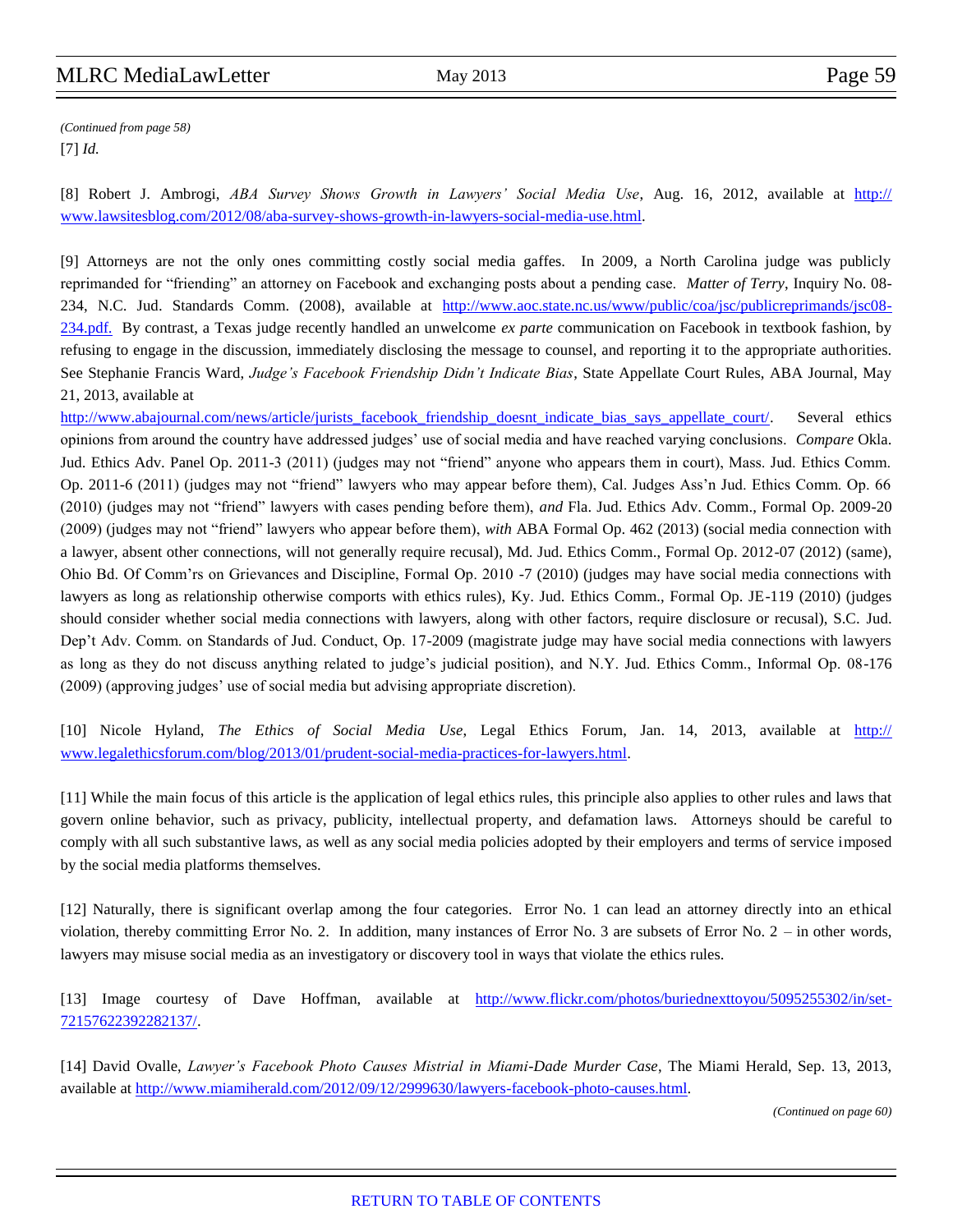[15] *See id. (Continued from page 59)*

[16] John Milburne, *Kansas Court Staffer Suspended Over Kline Tweets*, A.P., Nov. 17, 2012, available at [http://](http://www.kansascity.com/2012/11/16/3920875/kansas-court-staffer-suspended.html) [www.kansascity.com/2012/11/16/3920875/kansas-court-staffer-suspended.html;](http://www.kansascity.com/2012/11/16/3920875/kansas-court-staffer-suspended.html) Steve Fry, *Kline Attorney Wants Probe Into Law Clerk's Anti-Kline Tweets in Supreme Court Hearing*, Nov. 16, 2012, Topeka Capital Journal, available at http[://cjonline.com/](:/cjonline.com/news/2012-11-16/kline-attorney-wants-probe-law-clerks-anti-kline-tweets-supreme-court-hearing) [news/2012-11-16/kline-attorney-wants-probe-law-clerks-anti-kline-tweets-supreme-court-hearing;](:/cjonline.com/news/2012-11-16/kline-attorney-wants-probe-law-clerks-anti-kline-tweets-supreme-court-hearing) Jack Cashill, *Court Clerk Suspended After Tweeting Pro-Abortion Comments*, WND, Nov. 16, 2012, available at http[://www.wnd.com/2012/11/court-clerk](:/www.wnd.com/2012/11/court-clerk-suspended-after-tweeting-pro-abortion-comments/)[suspended-after-tweeting-pro-abortion-comments/.](:/www.wnd.com/2012/11/court-clerk-suspended-after-tweeting-pro-abortion-comments/)

[17] Fry, *supra* note 16 (emphasis added).

[18] [http://klinecasefile.com/documents/Kline%20-%20Motion%20to%20Stay%20Action%20+%20Appendices%20-%2001-17-](http://klinecasefile.com/documents/Kline%20-%20Motion%20to%20Stay%20Action%20+%20Appendices%20-%2001-17-2013.pdf) [2013.pdf,](http://klinecasefile.com/documents/Kline%20-%20Motion%20to%20Stay%20Action%20+%20Appendices%20-%2001-17-2013.pdf) at 2.

[19] *Matter of Alexander*, No. SB-12-0039-AP (Az. 2013), available at [http://www.azcourts.gov/Portals/0/OpinionFiles/](http://www.azcourts.gov/Portals/0/OpinionFiles/Supreme/2013/SB-12-0039-AP.pdf) [Supreme/2013/SB-12-0039-AP.pdf.](http://www.azcourts.gov/Portals/0/OpinionFiles/Supreme/2013/SB-12-0039-AP.pdf)

[20] *Id.* at 35-36.

[21] *Id.* at 36.

[22] *Id.* at 1.

[23] *Id.* Another case that received significant media attention concerned a Florida lawyer, Sean Conway, who agreed to a public reprimand for posting negative comments online about a judge. *See* John Schwartz, *A Legal Battle: Online Attitude vs. Rules of the Bar*, N.Y. Times, Sept. 9, 2009, available at http://www.nytimes.com/2009/09/13/us/13lawyers.html? r=0. Frustrated with what he viewed as the judge's biased attitude against criminal defendants, Conway posted a blog entry calling her an "evil, unfair witch" with an "ugly condescending attitude." *Id.* The Florida Supreme Court upheld the sanction, holding that Mr. Conway's comments were not protected by the First Amendment. *Id.; see also* John Kindley, *Judges to blogging lawyers: Don't call us 'Evil, Unfair Witches' or we'll put a hex on you*, Sept. 13, 2009, available at [http://www.peoplevstate.com/?p=258;](http://www.peoplevstate.com/?p=258) Steven Seidenberg, Seduced*: For Lawyers, the Appeal of Social Media is Obvious. It's Also Dangerous*, ABA Journal, Feb. 1, 2011, available at [http://](http://www.abajournal.com/magazine/article/seduced_for_lawyers_the_appeal_of_social_media_is_obvious_dangerous/) [www.abajournal.com/magazine/article/seduced\\_for\\_lawyers\\_the\\_appeal\\_of\\_social\\_media\\_is\\_obvious\\_dangerous/.](http://www.abajournal.com/magazine/article/seduced_for_lawyers_the_appeal_of_social_media_is_obvious_dangerous/)

[24] *See*, e.g., Seidenberg, *supra* note 23.

[25] *See*, e.g., Rachel M. Zahorsky, *Do LinkedIn Endorsements Violate Ethics Rules*, ABA Journal, May 21, 2013, available at [http://](http://www.abajournal.com/news/article/do_linkedin_endorsements_violate_legal_ethics/) [www.abajournal.com/news/article/do\\_linkedin\\_endorsements\\_violate\\_legal\\_ethics/;](http://www.abajournal.com/news/article/do_linkedin_endorsements_violate_legal_ethics/) Andrew Perlman, *The Ethics of Accepting LinkedIn Endorsements*, Legal Ethics Forum, Jan. 3, 2013, available at [http://www.legalethicsforum.com/blog/2013/01/the-ethics-of](http://www.legalethicsforum.com/blog/2013/01/the-ethics-of-accepting-linkedin-endorsements.html)[accepting-linkedin-endorsements.html](http://www.legalethicsforum.com/blog/2013/01/the-ethics-of-accepting-linkedin-endorsements.html) (cautioning lawyers against accepting endorsements outside their competencies or conditioned on reciprocity).

[26] For example, the ABA Commission on Ethics 20/20, which was formed specifically to review the ABA Model Rules of Professional Conduct ("RPCs") in light of technological advances, proposed no revisions to Rule 7.2, which governs lawyer *(Continued on page 61)*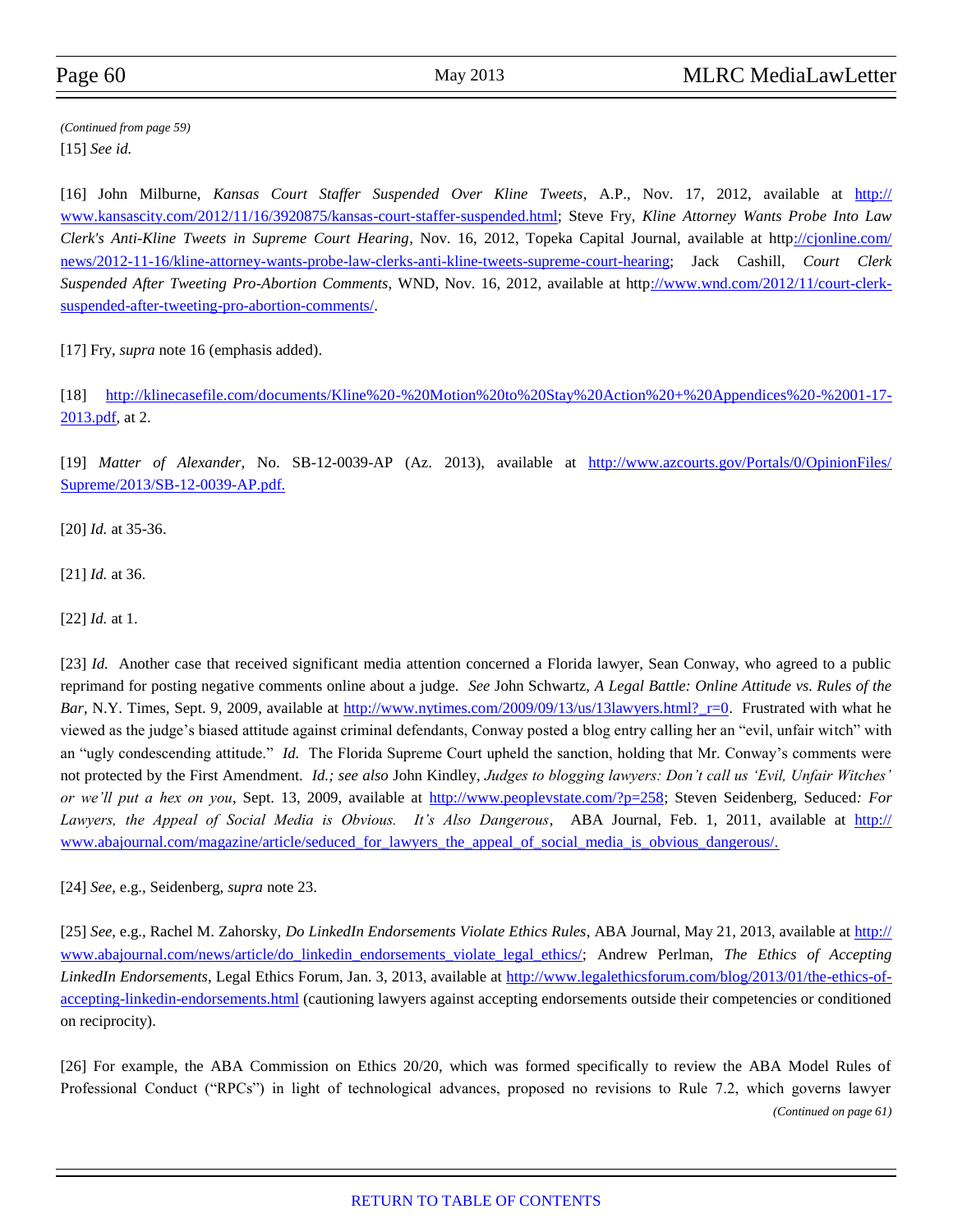*(Continued from page 60)*

advertising, and virtually no substantive revisions to its comments. *See* Michael E. Lackey, Jr. & Joseph P. Minta, *Lawyers and Social Media: The Legal Ethics of Tweeting, Facebooking and Blogging*, Touro L. Rev. Vol. 28: No. 1, Art. 7, at p. 161 (2012). According to the article a "co-chairwoman of the ABA Commission explained that '[t]hough the Model Rules were written before these technologies had been invented, their prohibition of false and misleading communications apply just as well to online advertising and other forms of electronic communications that are used to attract new clients today.'" Id. (citation omitted). Some states have begun to take modest steps towards revising their rules to account for new technologies. In April 2013, for example, the Pennsylvania Disciplinary Board proposed changes to the ethics rules based on recommendations by the ABA Commission. *See*  Notice of Proposed Rulemaking (Apr. 13, 2013), available at [http://www.pabulletin.com/secure/data/vol43/43-15/652.html.](http://www.pabulletin.com/secure/data/vol43/43-15/652.html)

[27] Although numerous ethics opinions discuss websites, email, chat rooms, and other Internet-based activities, only a handful of opinions deal directly with social networking. Given the wide range of ethical issues raised by social networking, many questions remain unanswered. *See*, e.g., Or. Op. 2013-189 (seeking to connect on social media with party represented by counsel violates "no contact" rule); Cal. State Bar Comm. on Prof'l Resp. and Conduct ("Cal") Formal Op. 2012-186 (2012) (determining whether social media posts violate attorney advertising rules); N.Y. City Bar Ass'n Comm. on Prof'l and Jud. Ethics ("NYCBA") Formal Op. 2012- 2 (2012) (addressing attorney use of social media to research jurors); N.Y. State Bar Ass'n Comm. on Prof'l Ethics ("NYSBA") Op. 873 (2011) (addressing whether lawyers may offer prize to people to join lawyers' social network); ABA Formal Op. 10-457 (2010) (online activities that promote law practice constitute advertising); NYSBA Op. 843 (2010) (accessing public portion of individual's social media network does not violate ethics rule prohibiting deception); NYCBA Formal Op. 2010-2 (2010) (attorney may use real name and profile to send "friend request" to unrepresented party without disclosing purpose for seeking information); Phil. Bar Ass'n Prof'l Guidance Comm. ("Phil.") Op. 2010-6 (2010) (addressing ethical implications of social media interactions); S.C. Ethics Adv. ("S.C.") Op. 09-10 (2009) (discussing ethics of client testimonials on social media sites such as LinkedIn); Phil. Op. 2009-02 (2009) (lawyer seeking access to the social network of a potential witness must reveal the lawyer's connection to the matter or true purpose for seeking access); Or. State Bar Legal Ethics Comm. ("Or.") Op. 2005-164 (2005) (accessing opposing party's public website does not violate "no contact" rule).

[28] Attorneys in a supervisory position also face the daunting task of figuring out how much responsibility they have for supervising the social media activities of subordinate lawyers and nonlawyers. *See* RPC 5.1 (supervisory lawyers must make "reasonable efforts to ensure that other lawyers in the law firm conform to these Rules"); RPC 5.3 (supervisory lawyers "shall adequately supervise the work of the nonlawyer, as appropriate").

[29] RPCs 7.1 through 7.5 relate to lawyer advertising and solicitation. Some form of the RPCs have now been adopted by 49 states and the District of Columbia. California is the sole exception, but has its own advertising and solicitation rules at Cal. Bus. & Prof. Code §§ 6157-6159.2 and Cal. Rules of Prof. Conduct 1-400. Individual versions of the rules in each state can vary significantly, so attorneys should look to their own state rules for guidance.

[30] *See, e.g., Shapiro v. Kentucky Bar Ass'n*, 486 U.S. 466 (1988) (ban on direct mail solicitations held unconstitutional); *Bates v. State Bar of Arizona*, 433 U.S. 350 (1977) (attorney advertising constitutes commercial speech).

[31] The April 2013 issue of MLRC MediaLawLetter included an article about the decision in *Hunter v. Virginia State Bar* entitled "Virginia Supreme Court Rules Lawyer Blog is Commercial Speech," by James L. McGuire.

[32] *Hunter v. Virginia State Bar*, No. 121472, 2013 WL 749494, \*6 (Va. Feb. 28, 2013).

*(Continued on page 62)*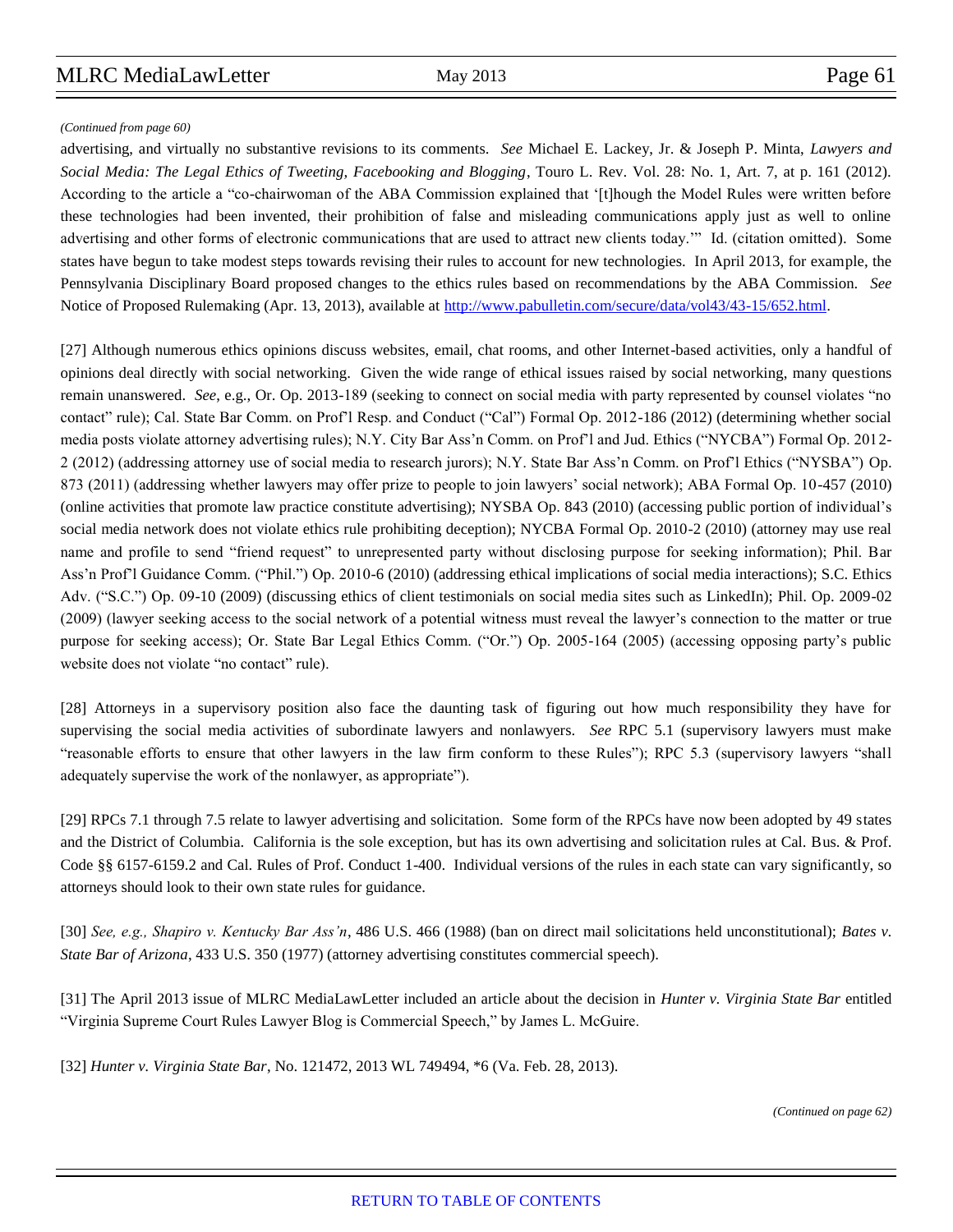[33] *Id.* at \*3. *(Continued from page 61)*

[34] *Id.* at \*5. It is important to note that *Hunter* does not hold that all lawyer blogs constitute commercial speech. Many lawyer blogs lack the characteristics that convinced the majority in Hunter to treat the blog as legal advertising. *See, e.g.*, Richard Zitrin, *Viewpoint: Court Struggles to Regulate Attorney Blogging*, The Recorder, May 17, 2013, available at [http://www.law.com/jsp/ca/](http://www.law.com/jsp/ca/PubArticleCA.jsp?id=1202600303577&Viewpoint_Court_Struggles_to_Regulate_Attorney_Blogging&slreturn=20130422121421) [PubArticleCA.jsp?id=1202600303577&Viewpoint\\_Court\\_Struggles\\_to\\_Regulate\\_Attorney\\_Blogging&slreturn=20130422121421](http://www.law.com/jsp/ca/PubArticleCA.jsp?id=1202600303577&Viewpoint_Court_Struggles_to_Regulate_Attorney_Blogging&slreturn=20130422121421) (noting that Hunter is "very unusual, if not unique, on its facts").

[35] Two Virginia Supreme Court justices, Lemons and McClanaham, dissented from the majority opinion, arguing that Hunter's blog posts "are political speech that is protected by the First Amendment."

[36] *See, e.g.*, ABA Formal Op. 10-457 (Information that typically appears on lawyer websites constitutes "communication about the lawyer or the lawyer's services" and is, therefore, "subject to the requirements of Model Rule 7.1").

[37] Cal. Formal Op. 2012-186, available at [http://ethics.calbar.ca.gov/Portals/9/documents/Opinions/CAL%202012-186%20%2812](http://ethics.calbar.ca.gov/Portals/9/documents/Opinions/CAL%202012-186%20%2812-21-12%29.pdf) [-21-12%29.pdf.](http://ethics.calbar.ca.gov/Portals/9/documents/Opinions/CAL%202012-186%20%2812-21-12%29.pdf)

[38] Cal. Rules of Prof'l Conduct, R. 1-400.

[39] Cal. Formal Op. 2012-186, at 4.

[40] *Id.*

[41] *Id.* at 6.

[42] RPC 1.0(a).

[43] One might argue that such a post could be misleading if it is "presented in a way that might give the reader the unjustified expectation of getting the same result." Thomas A. Gillgian, Jr., *Social Networking Sites and the Ethical Issues They Create*, DRI Today, Sep. 12, 2011, available at <http://dritoday.org/feature.aspx?id=143> (citing RPC 7.1, cmt. 3).

[44] Lawyers may be responsible for ensuring that third party content complies with the relevant advertising rules, particular where the lawyer either controls the content or relies on it in some way. *See, e.g.,* S.C. Op. 09-10.

[45] Several jurisdictions prohibit attorneys from using words such as "specialist," "certified," or "expert" unless they possess specific qualifications. *See, e.g.,* N.Y. Rules of Prof'l Conduct, R. 7.4(a) (2011); Az. Comm. on Ethics & Prof'l Resp. ("Az.") Informal Op. 97-04 (1997) (lawyer may not state in an online chat that he "specializes" in an area of law unless he is certified by the state bar in that practice area). On the other hand, a lawyer is generally permitted to "communicate the fact that the lawyer does or does not practice in particular fields of law." RPC 7.4(a).

[46] This statement may be prohibited by rules that bar lawyers from making unsubstantiated comparisons to other lawyers' services. See Susan Cartier Liebel, *12 Social Media Ethics Issues for Lawyers*, May 11, 2010, available at [http://](http://solopracticeuniversity.com/2010/03/11/a-dozen-social-media-ethics-issues-for-lawyers/) [solopracticeuniversity.com/2010/03/11/a-dozen-social-media-ethics-issues-for-lawyers/.](http://solopracticeuniversity.com/2010/03/11/a-dozen-social-media-ethics-issues-for-lawyers/)

*(Continued on page 63)*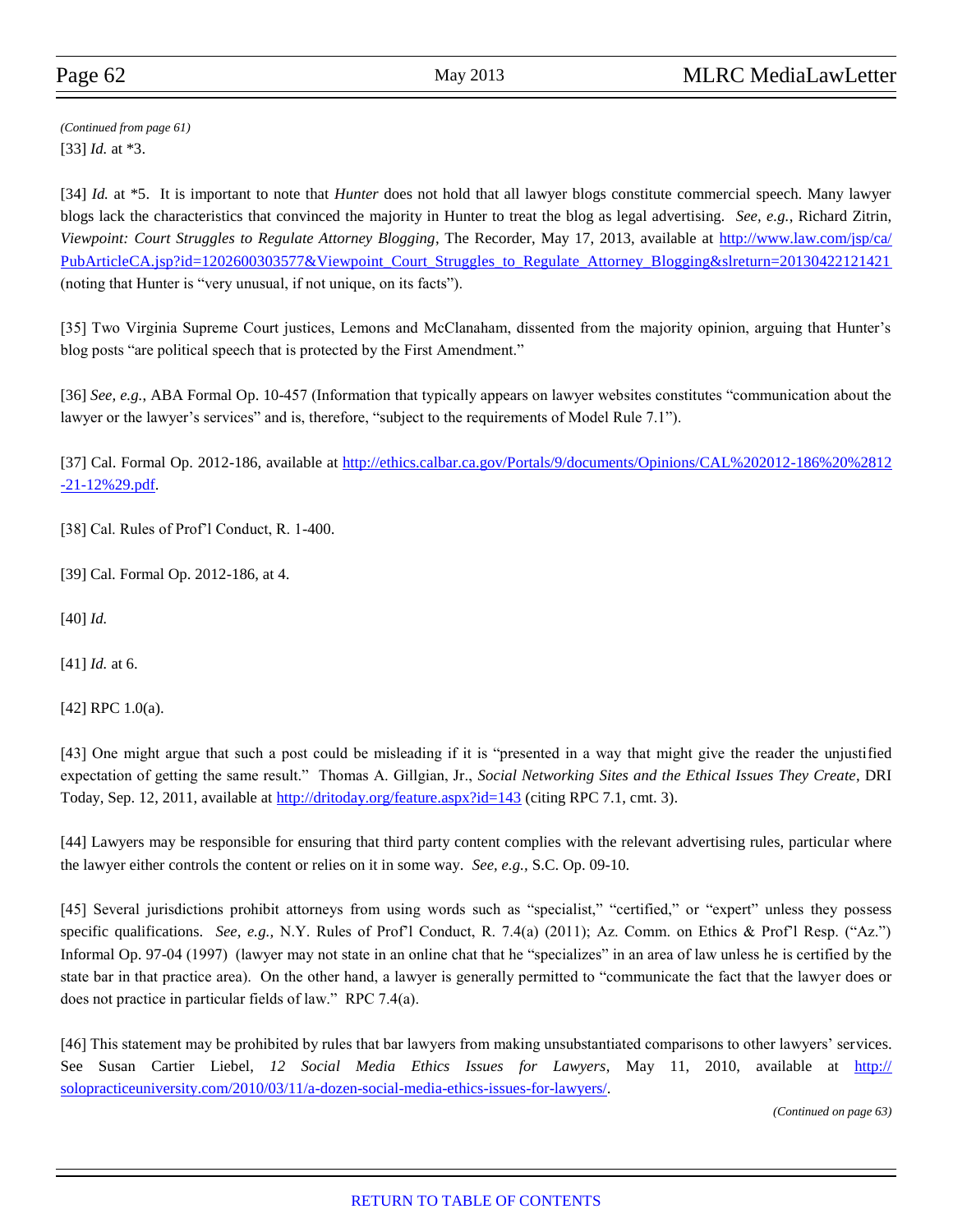#### *(Continued from page 62)*

[47] A New York ethics opinion concluded that, although lawyers "may provide general answers to legal questions" in Internet chat rooms, they may not "engage in 'solicitation' in violation of Rule 7.3." NYSBA Op. 899 (2011). Thus, a lawyer may not "post a proposal offering his or her legal services" on a chat room or "post a response that encourages everyone on the site to retain the lawyer." *Id.* Surprisingly, the opinion does not address whether answering questions in a chat room may give rise to an actual or prospective attorney-client relationship. This issue is discussed further below.

[48] Most states' solicitation rules would prohibit this communication, unless the recipient was a former or current client or had some other prior relationship with the tweeter. *See* Liebel, *supra* note 46. A California ethics opinion addressed similar conduct by a lawyer in an Internet chat room dedicated to victims of a mass disaster. Cal. Formal Op. 2004-166 (2004).

[49] This was the subject of a New York ethics opinion, which concluded that offering a prize may constitute an "advertisement" if the "primary purpose of the prize offer is the retention of the attorney." NYSBA Op. 873. If the offer is targeted to specific recipients and if a significant motive is pecuniary gain, it will also constitute a "solicitation" and be subject to additional requirements. *Id.*

[50] Seidenberg, *supra* note 23 (quoting California ethics attorney Diane Karpman).

[51] *Id.; see also* Lackey & Minta, supra note 26, at 150; Thomas A. Gillgian, Jr., *Social Networking Sites and the Ethical Issues They Create*, DRI Today, Sep. 12, 2011, available at <http://dritoday.org/feature.aspx?id=143> ("If a tweet regarding a trial victory constitutes an advertisement, it would be nearly impossible to incorporate a state-specific disclosure or disclaimer in 140 characters.").

[52] *Matter of Dickey*, No. 27090 (S.C. 2012), available at<http://www.sccourts.org/opinions/displayOpinion.cfm?caseNo=27090.>

[53] *Id.*

[54] In Mr. Dickey's case, the outcome would likely be the same, regardless of whether his statements constituted "advertisements." Any content posted by lawyers on social media must not be false or deceptive. *Compare* RPC 7.1(a)(1) (prohibiting advertisements that contain "statements or claims that are false, deceptive or misleading), *with* RPC 8.4(c) (prohibiting lawyers from engaging generally in "conduct involving dishonesty, fraud, deceit or misrepresentation").

[55] These last two examples are covered in Part Two of this article, which will discuss the use of social media as an investigatory and discovery tool. In addition, certain fee-based services, such as attorney referral and crowdsourcing websites, also raise ethical issues about fee-splitting. Those issues are beyond the scope of this article.

[56] N.Y. Rule of Prof'l Conduct, R. 1.6. It expressly excludes "(i) a lawyer's legal knowledge or legal research or (ii) information that is generally known in the local community or in the trade, field or profession to which the information relates." *Id.*

[57] *Matter of Peshek*, Complaint, No. 6201779 (Wis. 2009) [hereinafter Peshek Complaint], available at [https://](https://www.iardc.org/09CH0089CM.html) [www.iardc.org/09CH0089CM.html.](https://www.iardc.org/09CH0089CM.html)

[58] *Id.*

*(Continued on page 64)*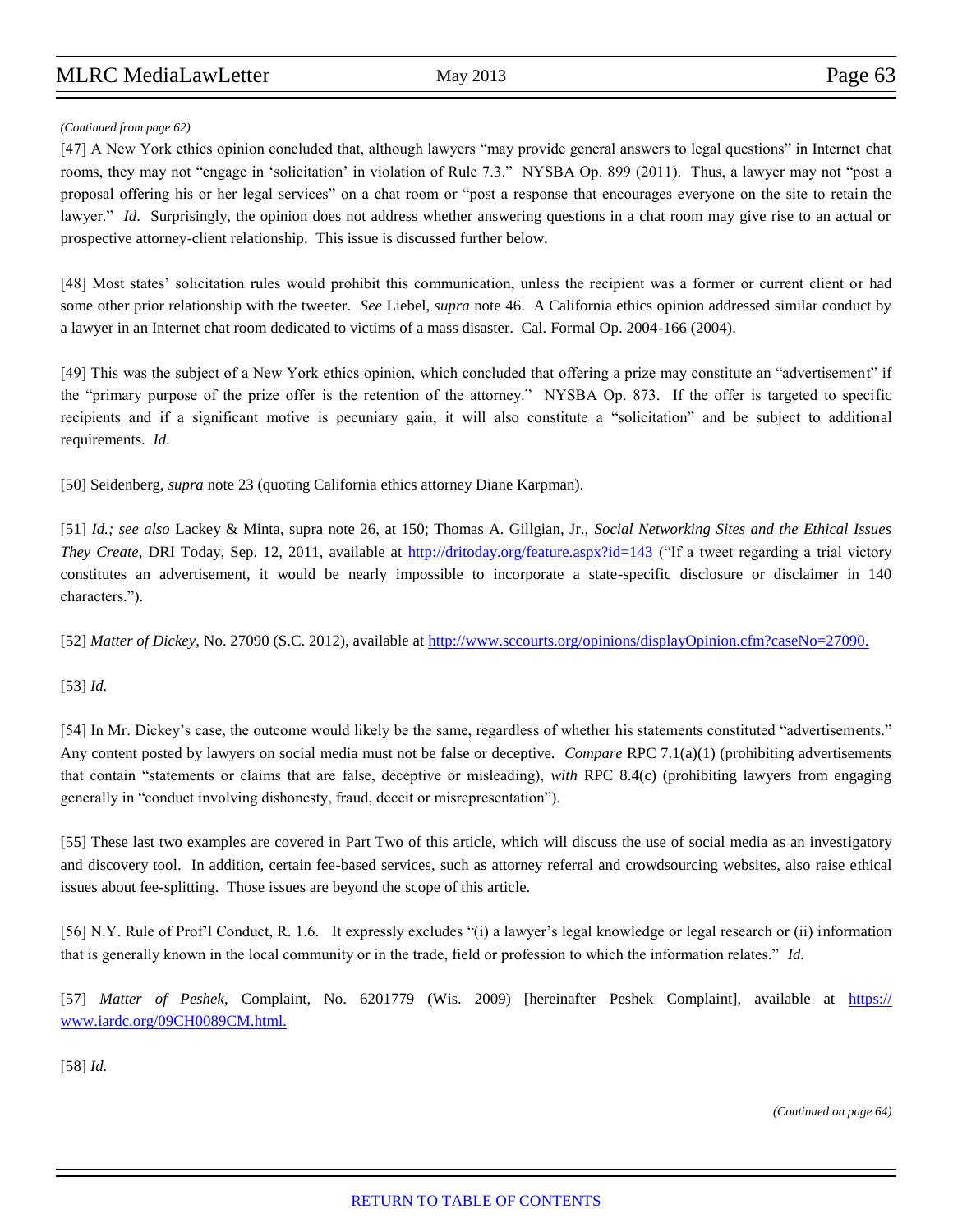[59] *Id. (Continued from page 63)*

[60] *In re Disciplinary Proceedings against Kristine Ann Peshek*, No. 2011AP909–D, (Wis. 2011), available at [http://](http://caselaw.findlaw.com/wi-supreme-court/1572272.html) [caselaw.findlaw.com/wi-supreme-court/1572272.html.](http://caselaw.findlaw.com/wi-supreme-court/1572272.html)

[61] *Peshek* Complaint, *supra* note 57.

[62] *See*, e.g., Merri A. Baldwin, *Ethical and Liability Risks Posed by Lawyers' Use of Social Media*, ABA, July 28, 2011, available at <http://apps.americanbar.org/litigation/committees/professional/articles/summer2011-liability-social-media.html> (discussing privacy settings and noting that "[t]o effectively protect client and other confidential information, lawyers need to be . . . familiar with how each social media tool or application functions").

[63] Ethics opinions recommend using "click though" disclaimers stating that the website content does not constitute legal advice and that no attorney-client relationship is formed as a result of any communications that occur through the website. *See, e.g.*, ABA Formal Op. 10-457 (discussing risk of creating attorney-client relationship through attorney website). *But see* Cal. Formal Op. 2005- 168 (2005) (disclaimer may not be sufficient to prevent formation of attorney-client relationship); NYCBA Formal Op. 1998-2 (1998) (use of a "disclaimer may not necessarily serve to shield Law Firm from a claim that an attorney-client relationship was in fact established by reason of specific on-line communications"); Utah State Bar Ethics Op. 96-12 (1997) (attorney-client relationship cannot be disclaimed where other indicia of relationship exist).

[64] *See, e.g.*, Fla. State Bar Comm. on Advertising, Adv. Op. A-00-1 (2010) (responding to specific legal questions online may create attorney-client relationship); D.C. Bar Ass'n ("D.C.") Ethics Op. 316 (2002) (lawyer answering questions in chat room should avoid giving legal advice); Az. Ethics Op. 97-04 (1997) (lawyers should not answer specific legal questions online, but may provide general information); Ill. State Bar Ass'n Comm. on Prof. Conduct Op. 96-10 (1997) (lawyers giving legal advice in chat rooms "should be mindful that the recipients of such advi[c]e are the lawyer's clients, with the benefits and burdens of that relationship").

[65] D.C. Ethics Op. 316 (2002).

[66] ABA Formal Op. 10-457 (disclaimer may be "undercut" if lawyer acts "contrary to its warning").

[67] *See* NYCBA Formal Op. 2012-03 (2012). The opinion does not, unfortunately, address whether and to what extent social media interactions may implicate Rule 1.18.

[68] *Id.*

[69] *Id.*

[70] *See, e.g.*, S.D. Bar Ass'n Ethics Op. 2006-1 (2006); Az. Ethics Op. 04-02 (2004) (no duty of confidentiality to individuals who unilaterally email information to attorneys). *But see* ABA Formal Op. 10-457 (law firm website that invites submission of information may give rise to prospective client relationship); N.H. State Bar Ass'n Ethics Op. 2009-2010/1 (2009) (law firm websites that invite members of the public to email attorneys may trigger prospective client duties); Mass. State Bar Ass'n Op. 07-01 (in absence of website disclaimer, unsolicited email sent through a law firm website imposes duty of confidentiality).

*(Continued on page 65)*